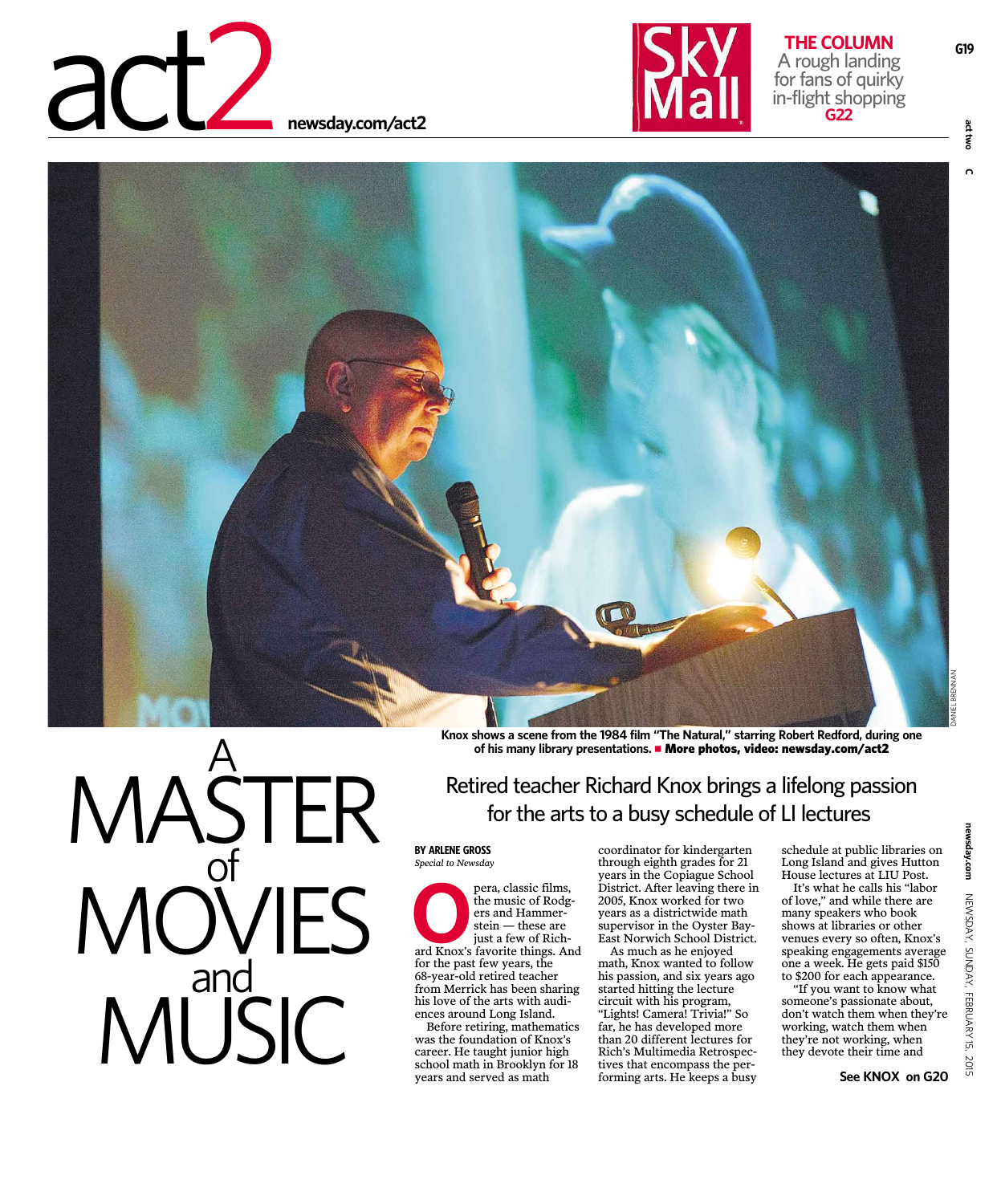# ACT2

# A lecturer's labor of love

#### **KNOX from G19**

energy to things they truly love," said Knox, who is married and has a grown son and daughter

#### **MOVIES AND MUSIC**

For as long as he can remember, Knox has been especially drawn to Broadway musicals. As a youngster, he cherished summers at sleepaway camp, where the highlight was putting on musical theater productions of "South Pacific," "Guys and Dolls" and other shows.

Back home in Brooklyn. Knox would often spend Saturday afternoons at movie houses, engrossed in films like "The Incredible Shrinking Man" and "Earth vs. The Flying Saucers."

"As I got older and my taste in films grew a bit more sophisticated," Knox said, "I began to study the behind-the-scenes elements that made some films stand above the rest, whether it was a creative director, outstanding musical score or innovative cinematography."

His love of opera came from his dad, with whom he spent many weekends as a teen, watching standing-room-only

performances at the Metropolitan Opera House when it was on Broadway. Even listening to<br>an opera radio broadcast was an unforgettable experience, he said

After developing his first movie trivia program, "I wanted to expand it to include the other things that I'm really interested  $[\text{in}]$  — musicals, musical comedy, great composers like Rodgers and Hart and Cole Porter," Knox said.

Responding to the popularity of ABC's "Dancing With the Stars," he cobbled together a program about Fred Astaire and Ginger Rogers for his lecture circuit. An audience member suggested that Knox do a tribute to Gene Kelly, and Knox soon added it to his list of offerings.

#### 'NEW PERSPECTIVE'

Typically, his audiences are familiar with the subject matter, but he enjoys highlighting the nuances of it. For example, after watching an Alfred Hitchcock film. Knox will point out subtleties they may have missed, like the art direction or the director's use of the camera.

"Unless you're a student of the particular art, you're not really thinking about it," he said. "You can't really put into words what those factors are. What I try to do is give a new perspective to the people watching it."

Impressed with Knox's command of his material, Maryellen Cantanno, programming librarian at the Freeport Public Library, plans to make Knox a bimonthly lecturer there. Noting the scope of his lectures - he spoke about Hitchcock for Halloween and presented an African-American theme for Black History  $\mathit{Month}-\mathit{she}$  said, "His repertoire doesn't keyhole him to a specific group. He has such a nice temperament. He's the easiest man to work with."

The audience enjoys him because he stops to answer questions, she said. "He's not a person who wants to ramble and hear himself talk. He likes people to add their interests.'

Knox is a favorite speaker at LIU's Hutton House lectures, said director Kay Sato. The lectures are part of a non-credit enrichment program geared to older adults. "You can tell that he enjoys the challenge of teaching our population of savvy adults.

Asked how he can do a program repeatedly, seeing the same movie over and over, he replied, "I get enjoyment out of watching it again and seeing how the audience reacts and getting them interactively<br>involved in it" by giving them quick quizzes.

But some of his prized moments come from connecting with audiences at assistedliving residences. Many who attend the show have memory loss and seem to really enjoy the movies. "When they hear a song or they watch Fred Astaire dancing with Ginger.. it's like the lights go on behind their eyes, and you can see them perk up. And they'll

As I got older and my taste in films grew a bit more sophisticated, I began to study the behind-the-scenes elements that made some films stand above the rest...



remember the lyrics to a Rodgers and Hart [song] that they haven't heard in 50 years."

#### **ADDING DEPTH**

At a recent lecture at Jericho Public Library on the role of music in the movies, Knox spoke enthusiastically to three dozen or so attendees about great composers who used their music to punctuate dramatic cinematic moments. He illustrated his point with iconic examples, including Bernard Herrmann's strings-only theme for "Psycho." and the soulful notes resonating throughout Elmer Bernstein's score in "To Kill a Mockingbird."

Introducing a film montage, Knox noted composer John Williams' 49 Academy Award nominations and offered the trivia tidbit that Paulette God-

dard was on the short list to play Scarlett O'Hara in "Gone With the Wind." At the end of the program, Joan Filderman, 71, of Merrick said, "I think he's very interesting, very informative, entertaining, enjoyable."

The program was one of Knox's latest attended by Judy Davidson, 78, of Syosset. "I like<br>all his lectures," she said. "He's very interesting."

The lectures bring out the best in him, said Knox's wife, Dana. "He's so inspired by what he's doing, and he's sharing that with others," she said. "It's very nice to see him in his milieu here."

For Knox, it's simply the way he wants to spend his time. "I wouldn't be doing it if I didn't thoroughly enjoy doing it." he said.



Knox delivers a presentation on the role of music in cinema to a rapt audience at the Jericho Public Library.